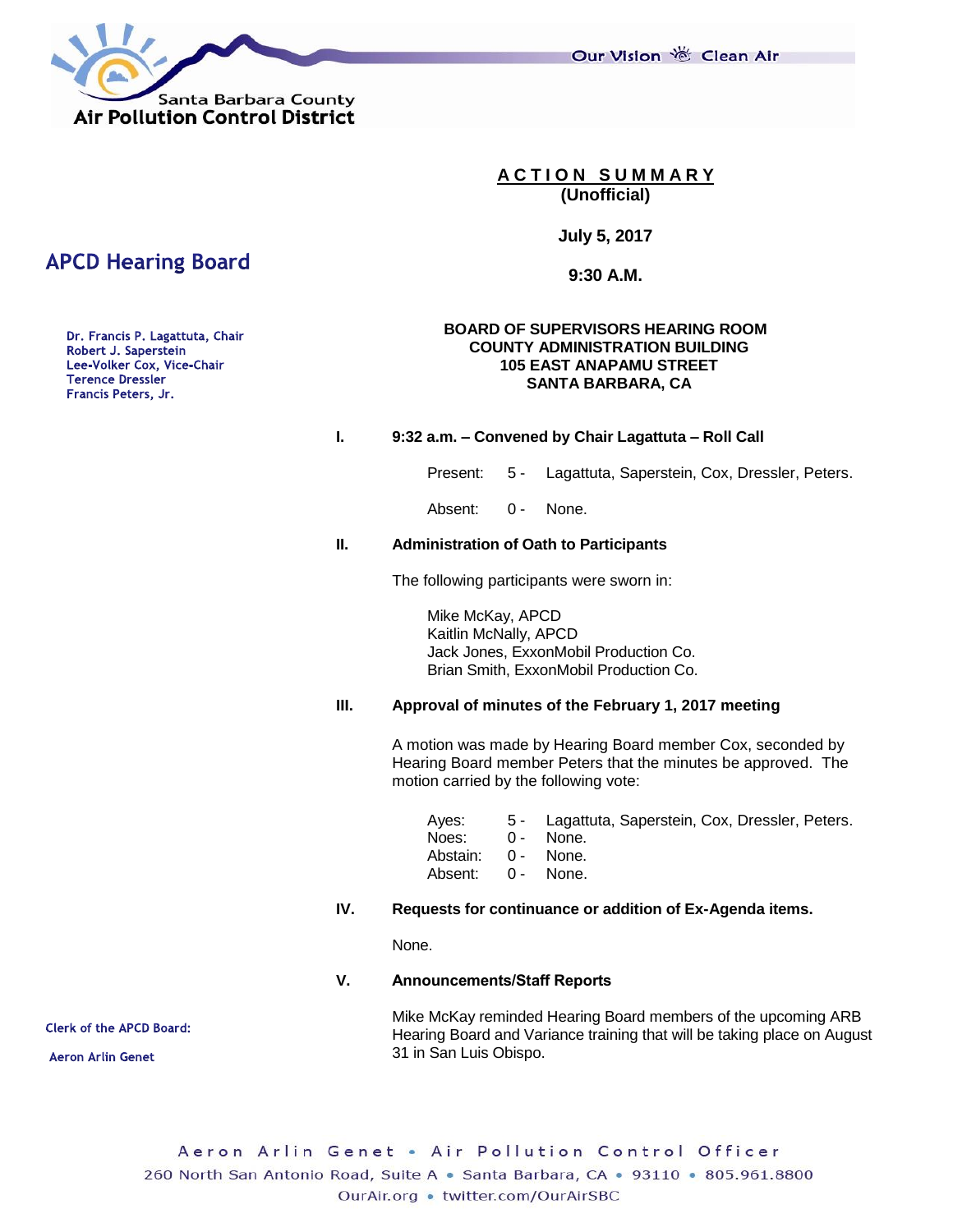### **VI. Public Comment Period**

There were no public comments.

### **VII. Public Hearings**

**1) Case No. – 2016-13-M1 ExxonMobil Production Company 12000 Calle Real, Goleta, CA 93117**

**Hearing – To consider an application by ExxonMobil Production Company submitted on May 05, 2017 requesting a Modification of Final Compliance Date for Regular Variance 2016-13-R for continued relief from District Rules 328 and 206, Conditions 9.C.7(a)(i), 9.C.12, and 9.C.12(a) of Permit to Operate 8092. The Petitioner operates the equipment described in this Petition at the POPCO gas processing plant, approximately 25 miles northwest of Santa Barbara, CA.** 

Brian Smith appeared on behalf of the Petitioner; Mike McKay represented the District; Jerry Czuleger acted as Counsel for the Hearing Board.

Hearing held. Following testimony, a motion was made by Hearing Board member Peters, seconded by Hearing Board member Dressler that the variance be granted as submitted in the draft Findings and Order. Adopted Regular Variance No. 2016-13-M1. The motion carried by the following vote:

Ayes: 5 - Lagattuta, Saperstein, Cox, Dressler, Peters. Noes: 0 - None. Abstain: 0 - None. Absent: 0 - None.

**2) Case No. – 2016-15-M1 ExxonMobil Production Company 12000 Calle Real, Goleta, CA 93117**

**Hearing – To consider an application by ExxonMobil Production Company submitted on May 05, 2017 requesting a Modification of Final Compliance Date for Regular Variances 2016-15-R and 2016-33-R for continued relief from District Rules 328, 342, and 206, Conditions 9.C.1(c)(iii), 9.C.5(b)(v), 9.C.7(c)(ii), 9.C.12, 9.C.12(b), and 9.C.18(a) of Part 70/Permit to Operate 8092. Additionally, the Petitioner is requesting a Modification of Variance for Regular Variances 2016-15-R and 2016-33-R, in order to incorporate them into a single variance. The Petitioner operates the equipment described in this Petition at the POPCO gas processing plant, approximately 25 miles northwest of Santa Barbara, CA.**

Brian Smith appeared on behalf of the Petitioner; Mike McKay represented the District; Jerry Czuleger acted as Counsel for the Hearing Board.

Hearing held. Following testimony, a motion was made by Hearing Board member Dressler, seconded by Hearing Board member Peters that the variance be granted as submitted in the draft Findings and Order. Adopted Regular Variance No. 2016-15-M1. The motion carried by the following vote:

- Ayes: 5 Lagattuta, Saperstein, Cox, Dressler, Peters.
- Noes: 0 None.
- Abstain: 0 None.
- Absent: 0 None.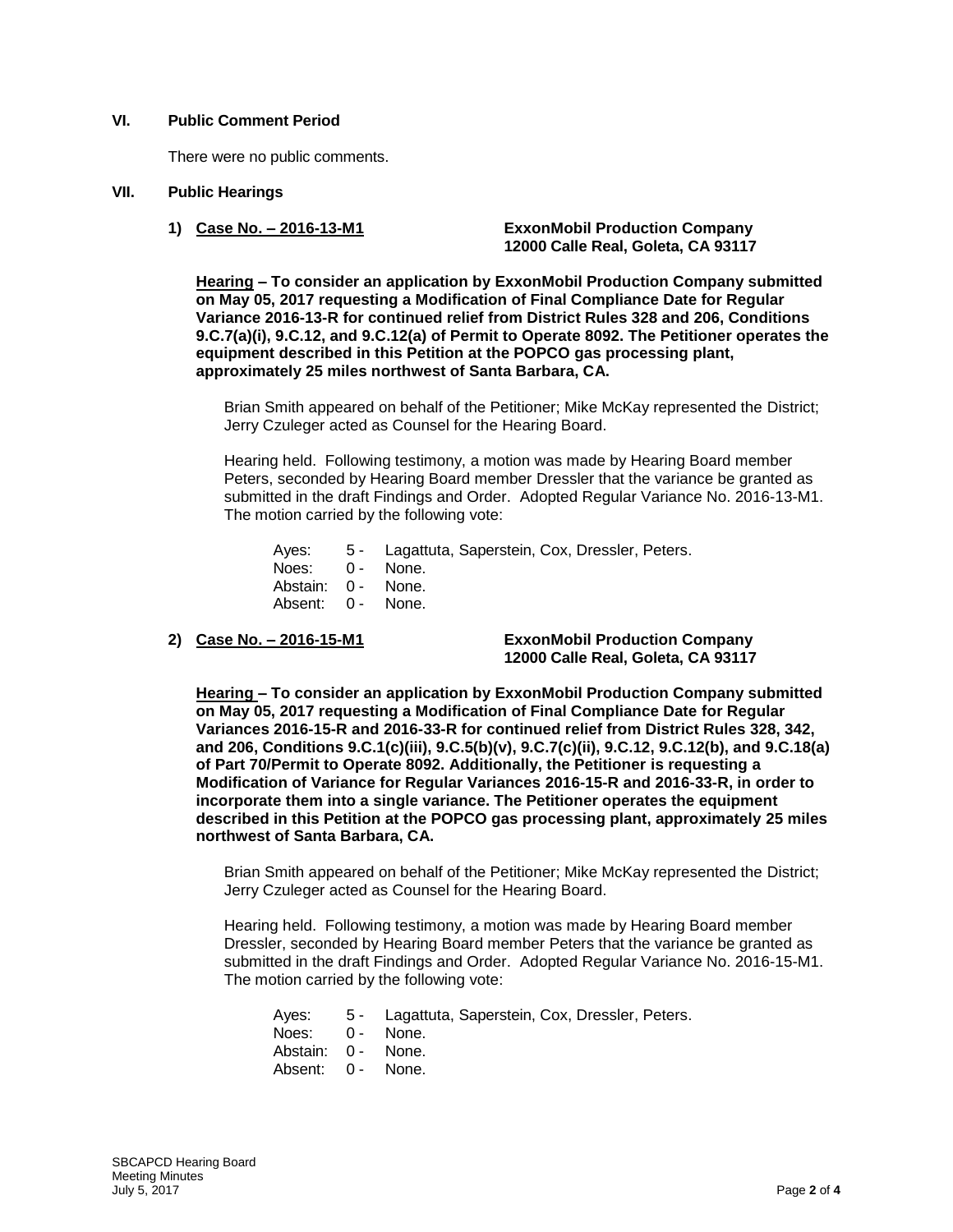# **VIII. ADMINISTRATIVE AGENDA**

**Approved by vote on one motion. These items read only on request of Hearing Board members.**

**The following Variance Orders have been approved by the Air Pollution Control District Hearing Board. These orders are available for inspection and reproduction during normal business hours at the office of the Air Pollution Control District, 260 North San Antonio Rd., Suite A, Santa Barbara, California 93110.**

### **A-1) Case No. – 2017-07-I – Freeport McMoRan 201 South Broadway, Orcutt, CA 93455**

**On January 23, 2017 Hearing Board member Donald Ward approved an Interim Variance allowing for continued operation of Petitioner's facility in violation of District Rules 359 and 206, Condition 9.C.3(c)(i) of Part 70/Permit to Operate 9104 and the associated Compliance Monitoring Plan. Said variance provides relief for the period of January 21, 2017 through April 20, 2017, or the date the Petitioner's flare meter is returned to compliance, or the date of decision on the Petitioner's request for a 90-Day Variance, whichever occurs first, while repairs are made to a faulty flare meter.**

**A-2) Case No. – 2017-08-N – Freeport McMoRan 201 South Broadway, Orcutt, CA 93455**

**On February 15, 2017 Hearing Board member Donald Ward approved a 90-Day Variance allowing for continued operation of Petitioner's facility in violation of District Rules 359 and 206, Condition 9.C.3(c)(i) of Part 70/Permit to Operate 9104 and the associated Compliance Monitoring Plan. Said variance provides relief for the period of February 15, 2017 through April 20, 2017, or the date the Petitioner's flare meter is returned to compliance, whichever occurs first, while repairs are made to a faulty flare meter.**

**A-3) Case No. – 2017-09-E – ExxonMobil Production Company 12000 Calle Real, Goleta, CA 93117**

**On January 23, 2017 Hearing Board member Donald Ward approved an Emergency Variance allowing for continued operation of Petitioner's facility in violation of District Rule 206, Condition 9.C.2(b)(v) of Part 70/Permit to Operate 5651. Said variance provides relief for the period of January 20, 2017 through February 18, 2017, while the Ammonia Storage Vessel MBE-2105 is purged of ammonia.**

**A-4) Case No. – 2017-10-E – Greka Oil & Gas, Inc. P.O. Box 5489, Santa Maria, CA 93456**

**On January 31, 2017 Hearing Board member David Schmarje approved an Emergency allowing for continued operation of Petitioner's Jim Hopkins wells #62-1 and #83-1 in violation of District Rule 331.E.1(f). Said variance provides relief for the period of January 27, 2017 through February 25, 2017, while leaks in the wellheads are repaired.**

**A-5) Case No. – 2017-11-E – ExxonMobil Production Company 12000 Calle Real, Goleta, CA 93117**

**On February 17, 2017 Hearing Board member Donald Ward approved an Emergency Variance allowing for continued operation of Petitioner's facility in violation of District Rule 206, Conditions 9.C.2(c) and 9.C.2(c)(iv) of Part 70/Permit to Operate 5651. Said variance provides relief for the period of February 14, 2017 through February 28, 2017, while repairs are made to the flare sampling system.**